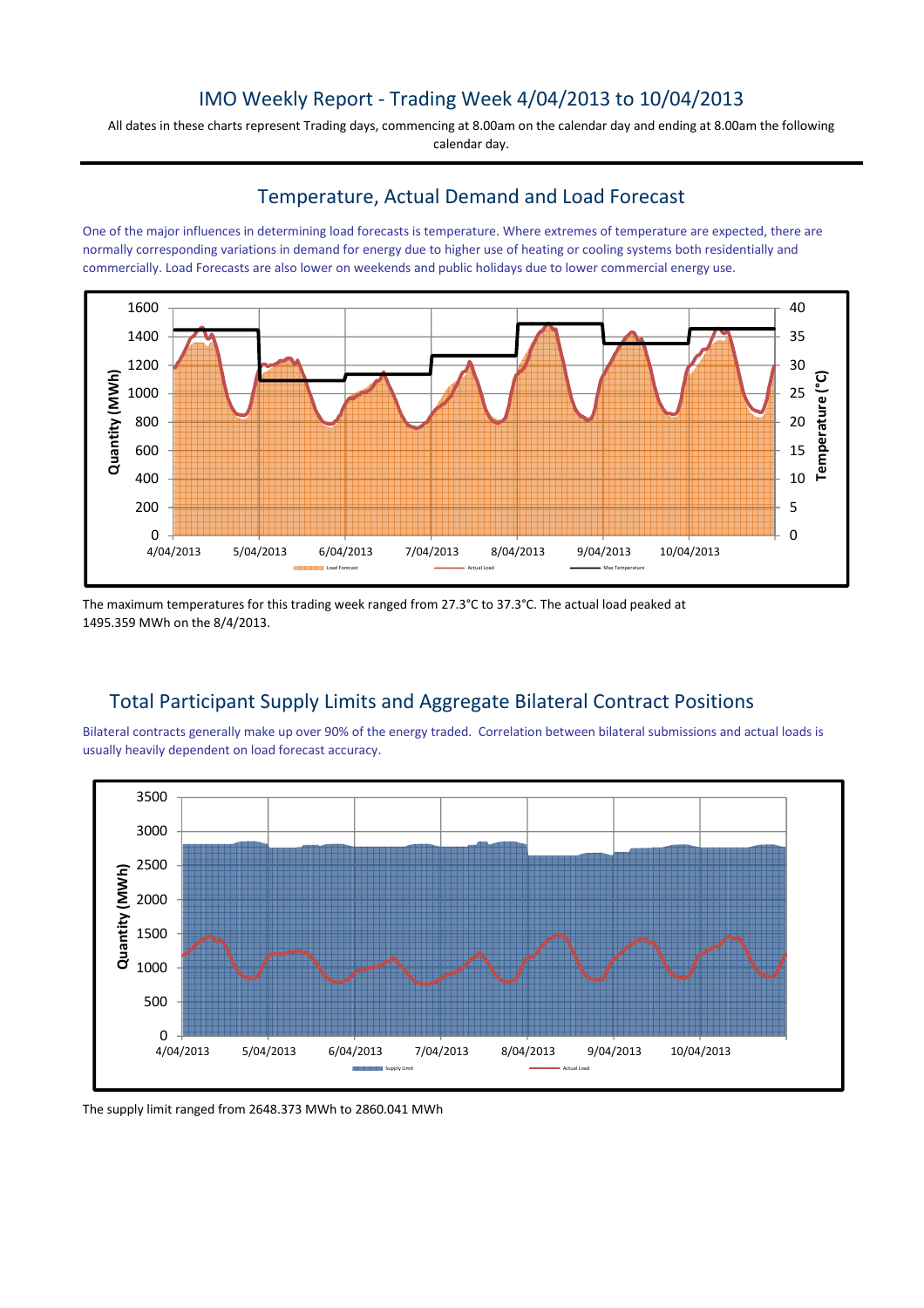## Net Balancing Market Trades

Bilateral contracts and STEM trading are generally based on the forecast energy requirements of Participants. When the forecast requirements are higher or lower than the actual requirements for a day, this Market energy must be bought and sold in the balancing mechanism. This graph shows the estimated net balancing trades.



The majority of the balancing activity this week occurred within Balancing Supply. The maximum balancing demand for the week reached 87.803 MWh on the 9/4/2013. The maximum balancing supply for the week reached -166.061 MWh on the 4/4/2012.

## Total Traded Energy

This chart represents a comparison between the total net energy that is traded in Bilateral Contracts, the STEM and the balancing mechanism. Balancing Supply represents cases in which the total contract position is greater than the demand and customers must supply energy back to balancing. Balancing Demand represents cases in which the total contract position is less than the demand and customers must purchase energy from balancing.



Total balancing supply equalled -6794.32 MWh whereas total balancing demand equalled 5294.85 MWh. The Total STEM Traded quantity was 17209.678 MWh, with the STEM Clearing Quantity ranging between 9.873 MWh and 127.377 MWh.